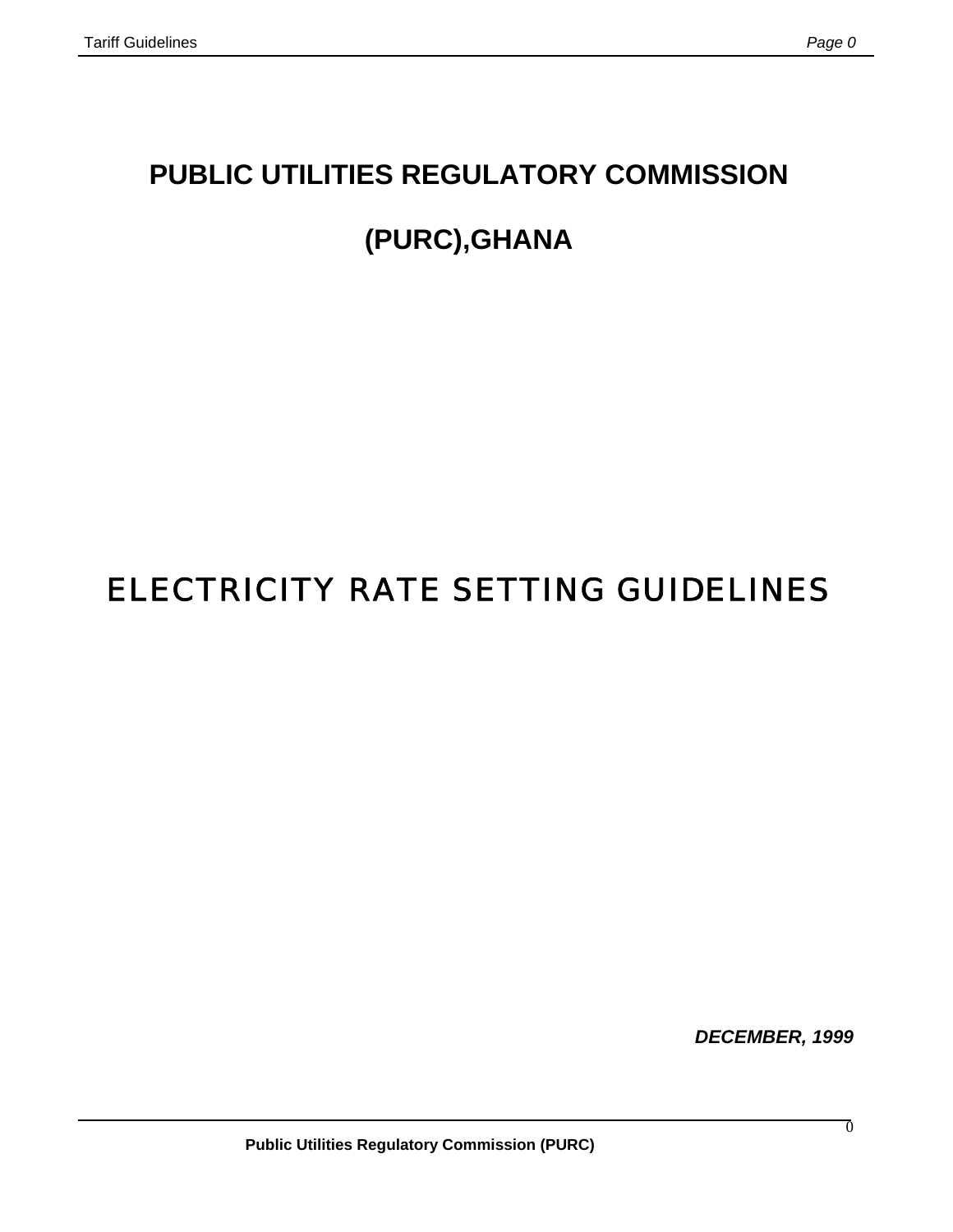# **1. INTRODUCTION**

These guidelines, issued by the Public Utilities Regulatory Commission (PURC) in pursuance of the PURC Act, 1997, Act 538 (sections 3a and 16) shall apply to electricity rate-setting in Ghana.

# **2. BACKGROUND**

The Public Utilities Regulatory Commission (PURC) was established under the PURC Act, 1997, Act 538 to, among other functions, provide guidelines on rates chargeable for provision of utility services (Reference Section 3 (a) of the Act 538).

# **2.1 Rate-Setting Provisions of PURC Act 538**

Sections 16(3 a-d), 17, and 20 of the Act 538 also requires the Public Utilities Regulatory Commission, in preparing the guidelines, to take into account the following:

- (i) consumer interest
- (ii) investor interest
- (iii) assuring reasonable cost of production of the service
- (iv) assurance of the financial viability of the public utility
- (v) economic development of the country
- (vi) best use of natural resources
- (vii) uniformity of prices throughout the country
- (viii) competition among utility companies

To satisfy the above requirements, the following considerations would be taken into account:

- (i) fair apportionment of total cost of supply to various classes of consumers and provision of a certain minimum level of service (lifeline supply) at an "affordable" price to residential customers who may not be able to pay the full cost;
- (ii) appropriate Rate of Return on investments to satisfy the interests of investors in the National Interconnected System;
- (iii) setting of Bulk Supply Tariff (BST) to ensure that distribution utilities procure, at least cost from wholesale power suppliers, electricity for distribution and retail to regulated customers;
- (iv) setting of Transmission Service Charge to ensure economically efficient, reliable and secure operation of the Transmission System by the Electricity Transmission Utility;
- (v) setting of Distribution Service Charge to ensure economically efficient, reliable and secure operation of the Distribution System by distribution utilities;
- (vi) provision of adequate revenue to ensure financial viability of the power utilities;
- (vii) allowance for "Special Rates" for priority consumers whose activities may enhance economic development;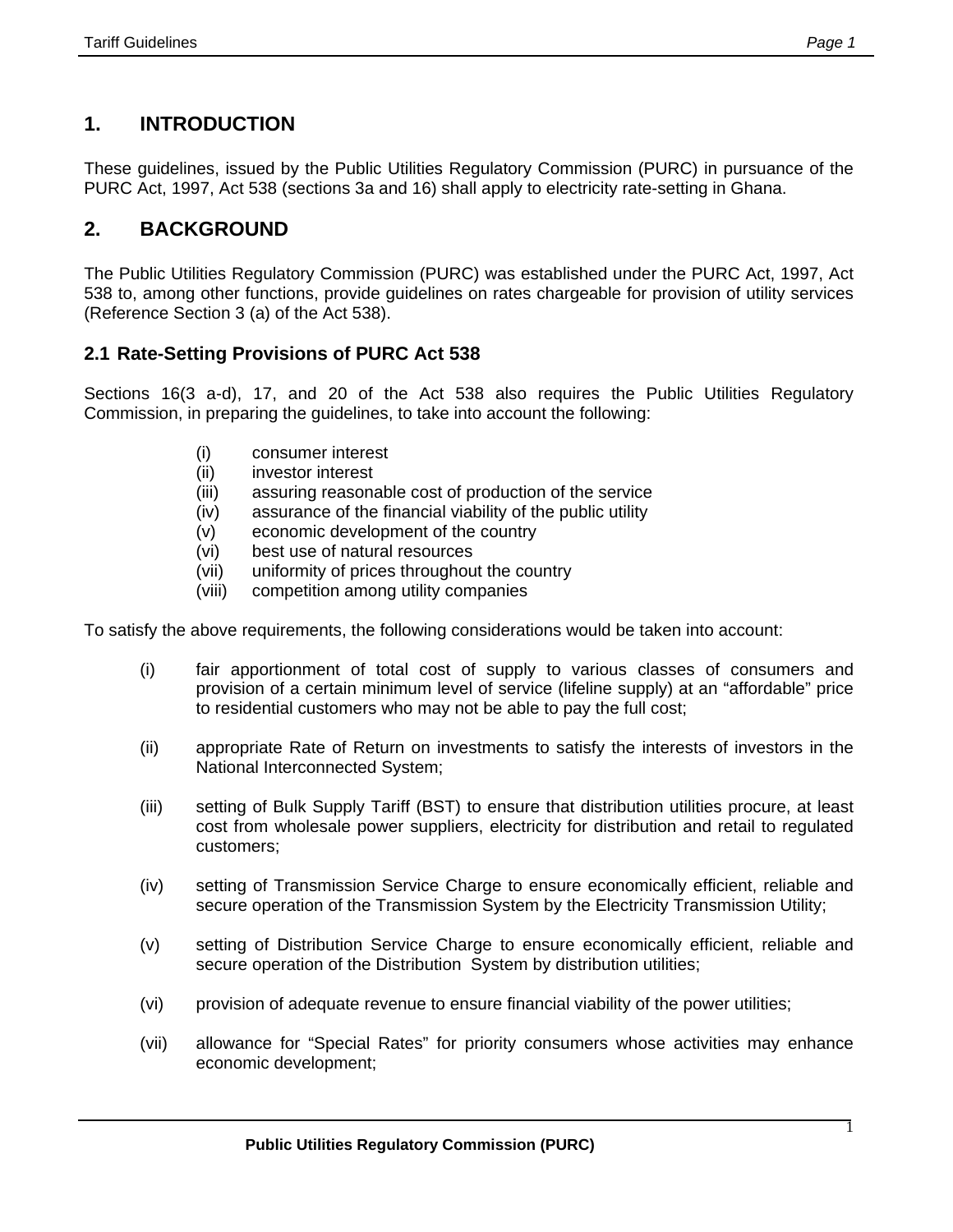(viii) allowance for a tariff structure which incorporates uniform rates for all customers within particular category of consumers regardless of geographic location.

# **2.2 Contents of Guidelines**

The succeeding four sections are:

Section Three: contains definitions of key terms used in these guidelines.

Section four: provides the key elements of electricity rate making methodology. It contains the general guiding principles used as the basis for rate-setting.

Section five: contains the structure of end-user tariff.

Section Six: outlines the Rate-setting process adopted by the Commission.

2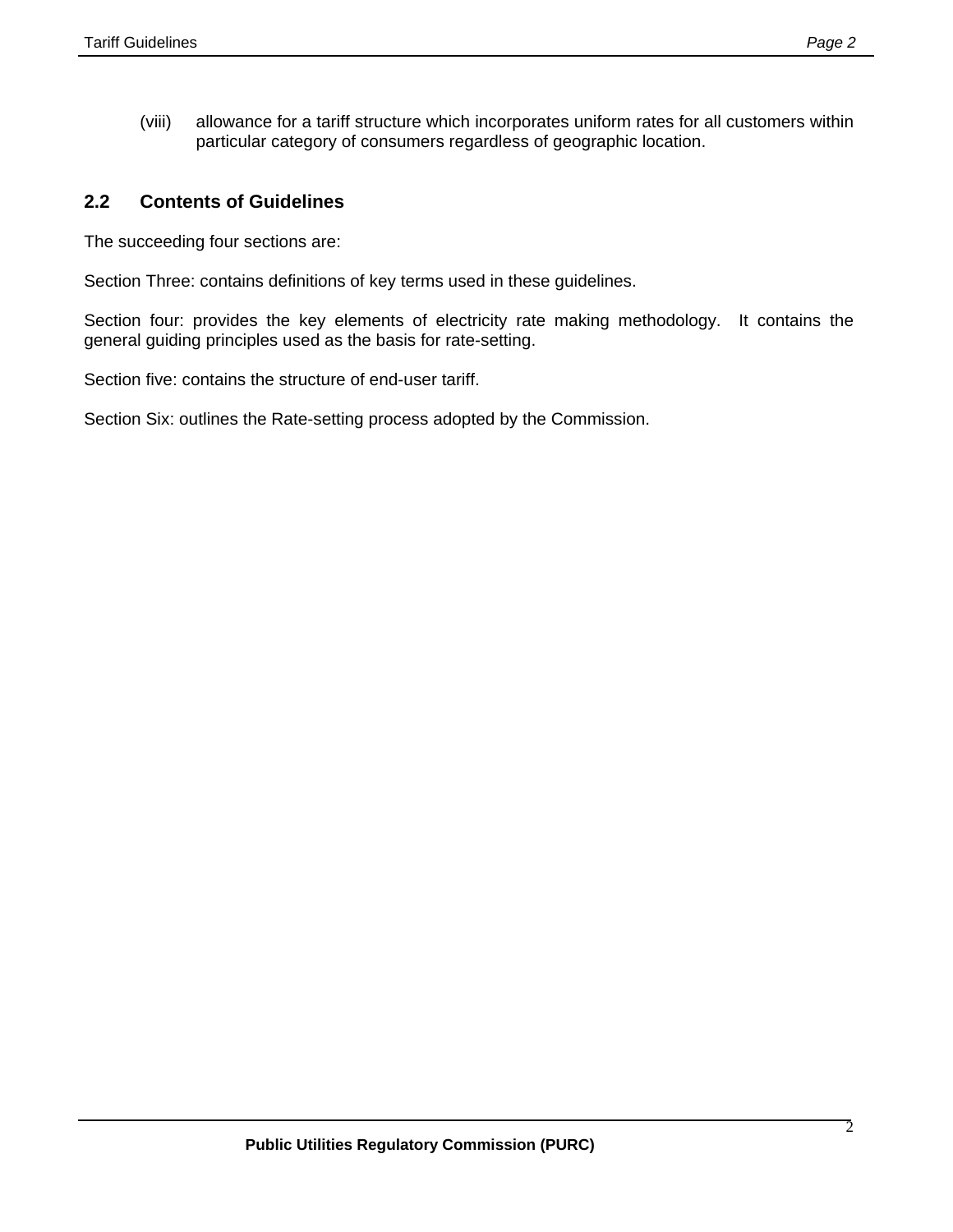# **3 DEFINITIONS**

- **3.1 Bulk Generation Charge (BGC):** are charges paid to the distribution utilities to cover the costs of procuring electricity from wholesale power suppliers and from the Spot Market, exclusive of the costs for associated transmission services, as developed in Section 4.1 of the Guidelines.
- **3.2 Bulk Supply Point (BSP):** high voltage electrical sub-stations in the National Interconnection System that are used by wholesale power suppliers for electricity injections into and/or extraction from the transmission system.
- **3.3 Bulk Supply Tariff (BST):** Is the price of the electricity at the Bulk Supply Point. It shall recover the capacity and energy charges of generation and transmission service charges, as developed in Section 4.3 of the Guidelines.
- **3.4 Distribution Service Charge (DSC):** are charges paid to the distribution utilities to cover their costs of providing services to regulated customers. The DSC is established based on the Distribution Added Value (DAV) computed for distribution utilities, as developed in Section 4.3 of the Guidelines.
- **3.5 Distribution System:** the distribution network in a designated area or zone, consisting of low to medium voltage electrical circuits, sub-stations, transformers and auxiliary facilities that link the Bulk Supply Points to meters on the premises of regulated customers, through which the distribution utilities distribute and retail electricity.
- **3.6 Distribution Utility:** power utilities (licensed to operate under Section 26 of Act 541) whose activities involve primarily the daily operation and maintenance of the distribution system and the provision of other ancillary services required to retail electricity to regulated consumers.
- **3.7 Economically Adapted System:** is an interconnected electrical system in which there is equilibrium between the supply and demand of energy, resulting in the reliable, safe and costeffective operation and maintenance of electricity supply services to all customers.
- **3.8 Electricity Transmission Utility (ETU):** the power utility (licensed under Section 24 of Act 541 to be the sole operator of the transmission system) that provides transmission services without discrimination to wholesale power suppliers in the National Interconnected System.
- **3.9. Embedded Generation Facility:** A power generation facility that is electrically connected (at low to medium voltage) directly to a sub-station within a particular distribution system. Provided the total output of such generation facility can be distributed and retailed locally by the distribution utility without any requirement for the use of the high voltage transmission system of the NIS.
- **3.10 Generation:** The process of producing electrical power (kilowatts or kW) and energy (kilowatt hours or kWh) through conversion of other primary forms of energy.
- **3.11 Non-Residential Customers:** are regulated customers who use electricity for commercial and non-domestic activities, maintain a consumption level equal to or less than 100 kilovolt Ampere at a service voltage of 415 Volts and/or 240 Volts.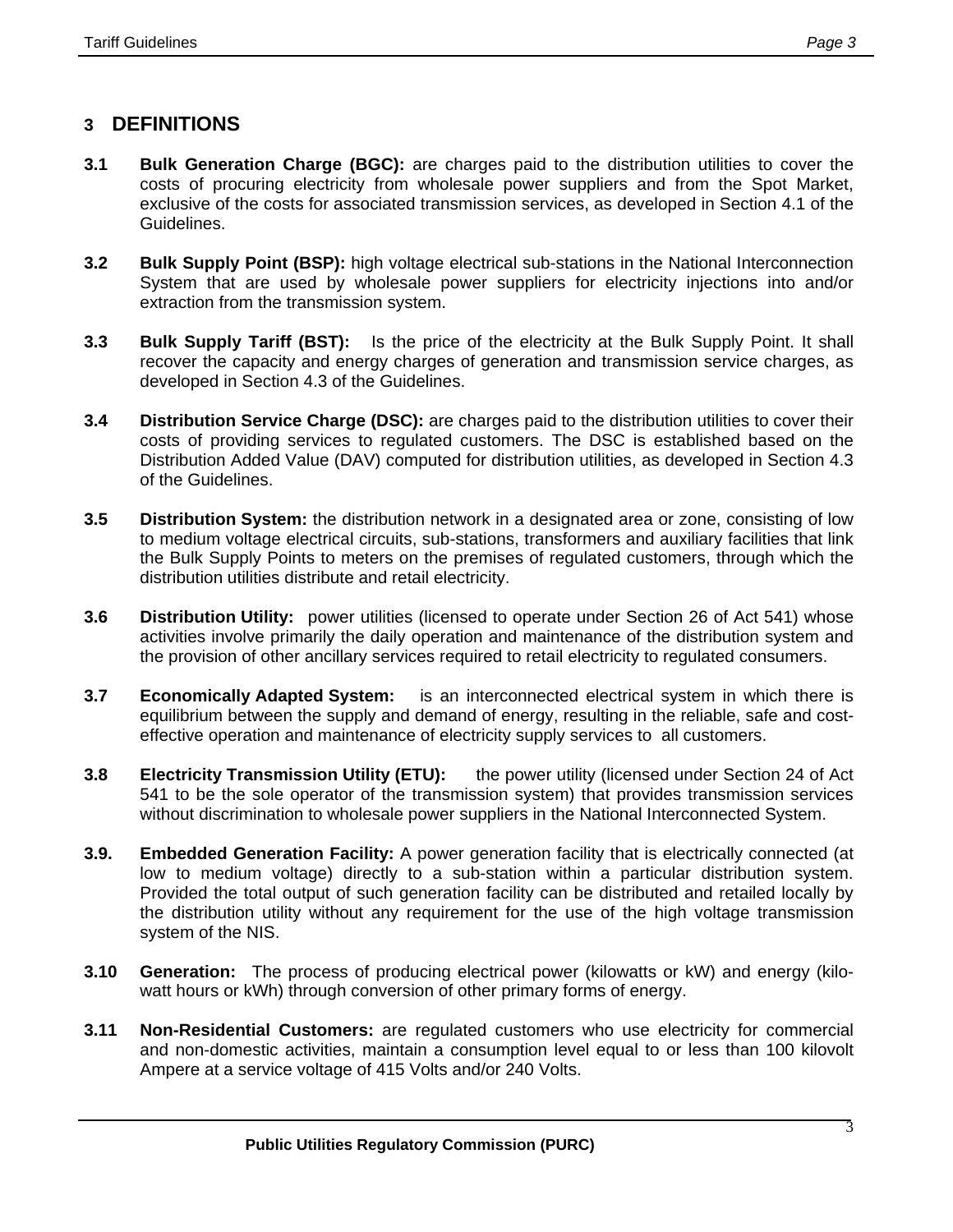- **3.12 National Interconnected System (NIS):** the system consisting of high voltage elecftrical circuits, sub-stations and generation facilities within the geographical boundary of Ghana as defined pursuant to Section 23 of Act 541. The NIS is operated exclusively by the Electricity Transmission Utility.
- **3.13 Non-Served Energy Cost:** The cost of non-served energy shall be equal to the Spot Market price of electricity.
- **3.14 Power Sale and Purchase Contracts:** bilateral contracts established between distribution utilities and wholesale power suppliers for the purchase of electrical power and energy.
- **3.15 Replacement Value of Fixed Assets:** Represents the estimated cost of replacing the works and physical assets used to provide the services of similar quality and reliability as achieved with the existing technology at current prices. Costs are estimated taking into account (a) the financial expenses incurred during construction, assuming an interest rate which shall not exceed the Discount Rate established by the PURC, (b) expenses and compensations for the establishment of rights of way, and other relevant expenses.
- **3.16 Residential Customers:** are customers who use electricity for non-commercial uses, maintain a consumption level equal to or less than 100 kilovolt Ampere at a nominal service voltage of 415 Volts for 3 phase and/or 240 Volts for single phase.
- **3.17 SLT-LV Customers:** are consumers who are either supplied at a voltage level of 415 Volts and have maximum demand above 100 kilo Volt Ampere or are supplied at 415 Volts but have consumption less than 100 kilo Volt Ampere.
- **3.18 SLT-MV Customers:** are consumers who are supplied at a voltage level exceeding 415 Volts but less than 11 kilo Volts and have maximum demand above 100 kilo Volts Ampere.
- **3.19 SLT-HV Customers:** are consumers who are supplied at a voltage level of 33 kilo Volts and have maximum demand of equal to or above 100 kilo Volt Ampere.
- **3.20 Spot Market:** power supply transactions to settle: (i) the differences between the contractual obligations of wholesale power suppliers to distribution utilities and/or other customers and the hour-by-hour amounts of power and energy produced on the basis of economic merit order dispatch of generation facilities in the National Interconnected System, and (ii) the differences between the hour by hour and contractual consumption of distributors and/or other customers.
- **3.21 Thermal Complementation**: electricity supplied into the National Interconnected System from thermal power generation sources to complement available supply from the Akosombo and Kpong hydroelectric power plants.
- **3.22 Transmission System:** Transmission system is defined as those high voltage circuits that transfer (transmit) electrical power and energy from the generating stations through a network of lines, switching stations, and sub-stations for delivery to bulk supply points for delivery to distribution utilities and/or bulk customers.
- **3.23 Transmission Service Charge (TSC):** are charges paid to the Electricity Transmission Utility for the provision of transmission services without discrimination of wholesale power suppliers in the NIS, as developed in Section 4.2 of the Guidelines.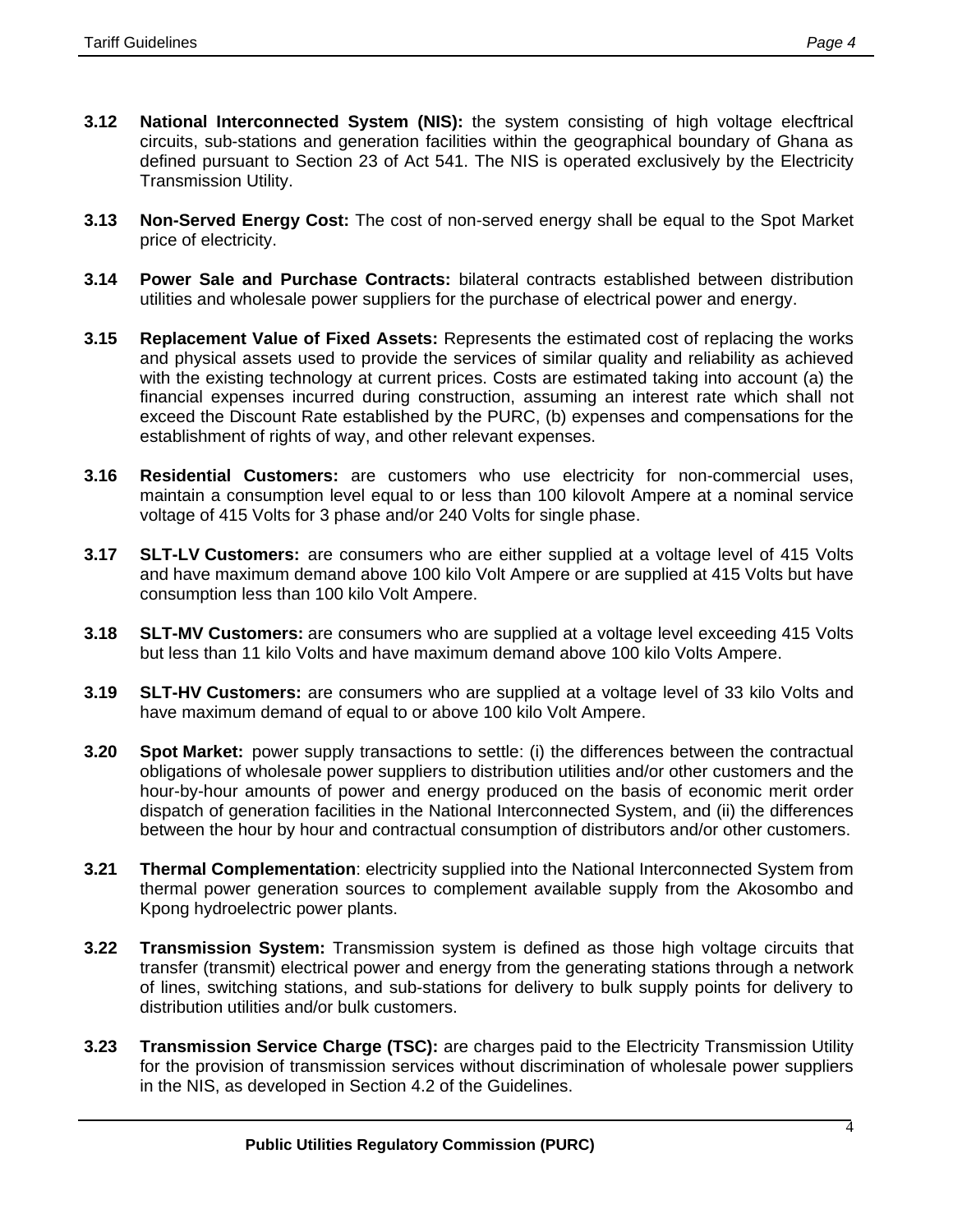- **3.24 Transmission Ancillary Services:** are services carried out by the transmission system operator to support the transmission of energy from sources to loads while maintaining reliable operation of the transmission system, in accordance with established guidelines. These services include regulation and frequency response, operating reserves (spinning and supplemental reserves), reactive power, black starts etc.
- **3.25 Volta River Authority (VRA):** The statutory wholesale power supplier for electricity that is produced from the Akosombo and Kpong hydroelectric power plants.
- **3.26 Wholesale Power Suppliers:** power utilities (licensed to operate under Section 25 of Act 541) whose principal activities involve the operation and maintenance of power generation facilities in the National Interconnected System and the supply of electrical power and energy under contract with distribution utilities and/or bulk customers.
- **3.27 Wholesale Power Supply Market:** all power supply transactions to meet the total demand for electricity in the NIS which involve the procurement of electricity by distribution utilities and/or bulk customers from wholesale power suppliers and/or directly from the Spot Market.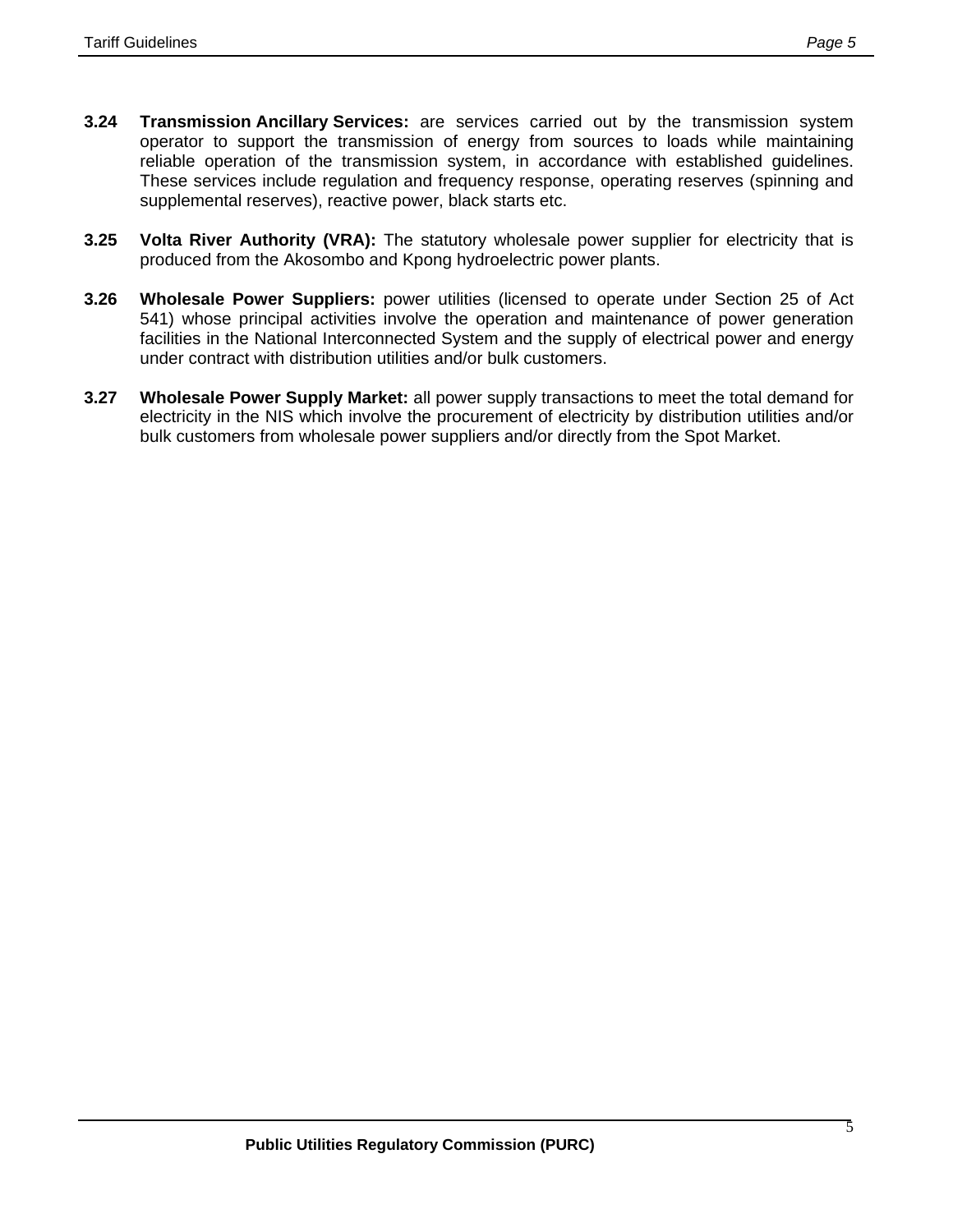.

 $\overline{a}$ 

# **4.0 ELECTRICITY PRICING GUIDELINES**

In line with the PURC Act 538, the PURC shall regulate the charges which distribution utilities pass on to their customers to recover the cost of procuring electrical power (capacity) and associated energy from wholesale power suppliers.

The PURC shall also regulate the charges through which distribution utilities pass on to regulated customers the costs of services rendered for electricity distribution and retail sales.<sup>[1](#page-6-0)</sup>

To that end, the PURC shall regulate the following:

- a) Electrical power (capacity) and energy sold by distribution utilities to regulated customers i.e. Bulk Generation Charge.
- b) Charges payable for transmission services i.e. Transmission Service Charge
- c) Charges payable for distribution services i.e. Distribution Service Charge
- d) Sales to users of electricity i.e. End-User Tariffs

# **4.1 WHOLESALE MARKET TRANSACTIONS**

In line with Regulations under Act 541, the Electricity Transmission Utility, in its capacity as the Market Administrator and System Operator (MA&SO) coordinates the hour-to-hour supply of electricity in the National Interconnected System (NIS) and dispatch all generation facilities on the basis of economic merit order. Distribution utilities procure electricity from wholesale power suppliers at Bulk Supply Points (BSP) on the NIS for distribution and retail to regulated customers<sup>[2](#page-6-1)</sup> within the distribution system.

Distribution utilities shall procure all their power requirements under contracts from the Wholesale Market on the basis of the following arrangements:

- 1. Power Sale and Purchase Contract with the Volta River Authority (VRA) for the procurement of firm capacity and associated energy to be supplied from the hydroelectric power generation facilities located at Akosombo and Kpong.
- 2. Power Sale and Purchase Contracts with other wholesale power suppliers for the supply of firm capacity and associated energy to be supplied from other power generation plants that are part of the National Interconnected System.

<span id="page-6-0"></span><sup>&</sup>lt;sup>1</sup> These Guidelines do not cover the regulation of services provided by wholesale power suppliers to other customers who are directly connected to the Bulk Supply Points.

<span id="page-6-1"></span><sup>2</sup> Regulated customers, as currently defined by the Energy Commission, are those customers whose annual consumption is less than 50GWh.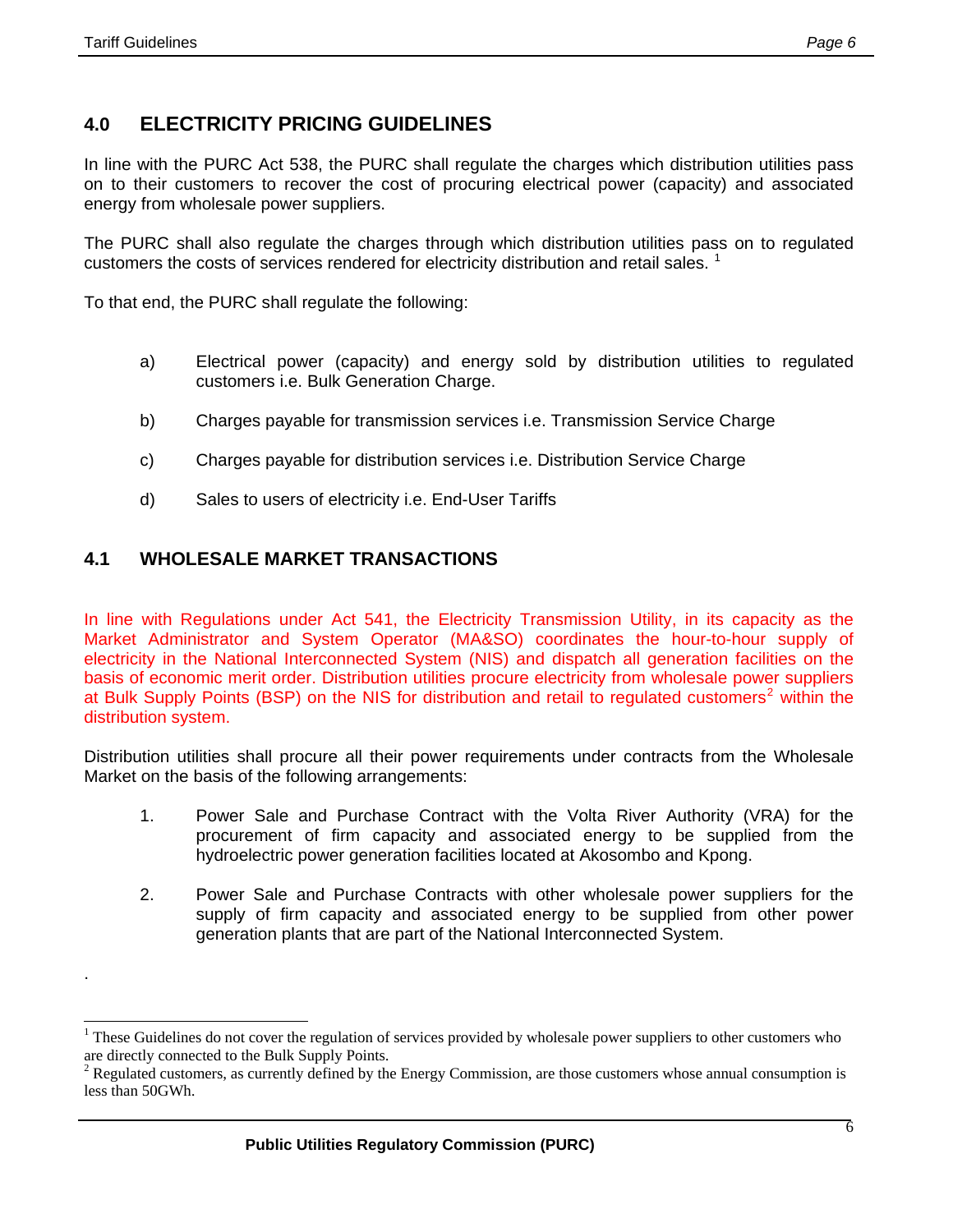3. In the event that a wholesale supplier is unable to meet his contractual obligation with a distribution utility, the deficit/difference shall be procured from the Spot Market. In effect purchases of capacity and energy from the Spot Market is created by transactions between wholesale power suppliers to settle the difference between the actual hour-to-hour demand for capacity and energy in the NIS and the demand covered by Power Sale and Purchase Contracts.

#### **4.1.1 Purchase Price of Electricity from Wholesale Power Suppliers**

Pricing of electricity from Wholesale Power Suppliers shall take into account the following periods in the evolution of the on-going reform in the power sector:

- **Transition period**
- Post transition period

#### **4.1.2 Transition Period**

Ī

 $\overline{a}$ 

The transition period refers to the period from 2000 up to 2002. The following pricing methodology shall apply during the transition period:

- 1. The PURC shall approve annually the purchase price(s) for the supply by VRA of firm capacity and associated energy from the hydroelectric facilities at Akosombo and Kpong. To that end, the PURC shall take into account VRA's annual financial rate of return requirements for, and also the operation and maintenance costs of those hydroelectric facilities.
- 2. Prior to concluding any Power Sale and Purchase Contracts with other wholesale power suppliers, distribution utilities shall secure PURC approval for the methodology to be applied to set specific charges to recover the costs of the firm capacity and associated energy to be purchased.

The capacity charge shall be set at a level to cover the investment annuity and fixed operating and maintenance costs of developing a PURC designated peaking plant in the NIS.

The energy charges shall be equal to the levelised value of the expected Short-Run Marginal Cost (SRMC) of supplying the energy required to meet the projected load in the NIS. The basis for establishing the levelised energy charge shall be a one-year forward simulation of economic merit order dispatch of all generating facilities in the NIS. $3$  The results achieved from the one-year forward simulation shall be reviewed in June and December of each year to take into account any changes in electricity supply, demand projections and fuel costs that are made at the beginning of the year.

<span id="page-7-0"></span><sup>3</sup> In addition to existing generation facilities, the projected energy supply from imports and/or new generation facilities to be commissioned before the year 2002 shall be included in the forward simulation, in line with the Government's Transitional Plan for Wholesale Supply.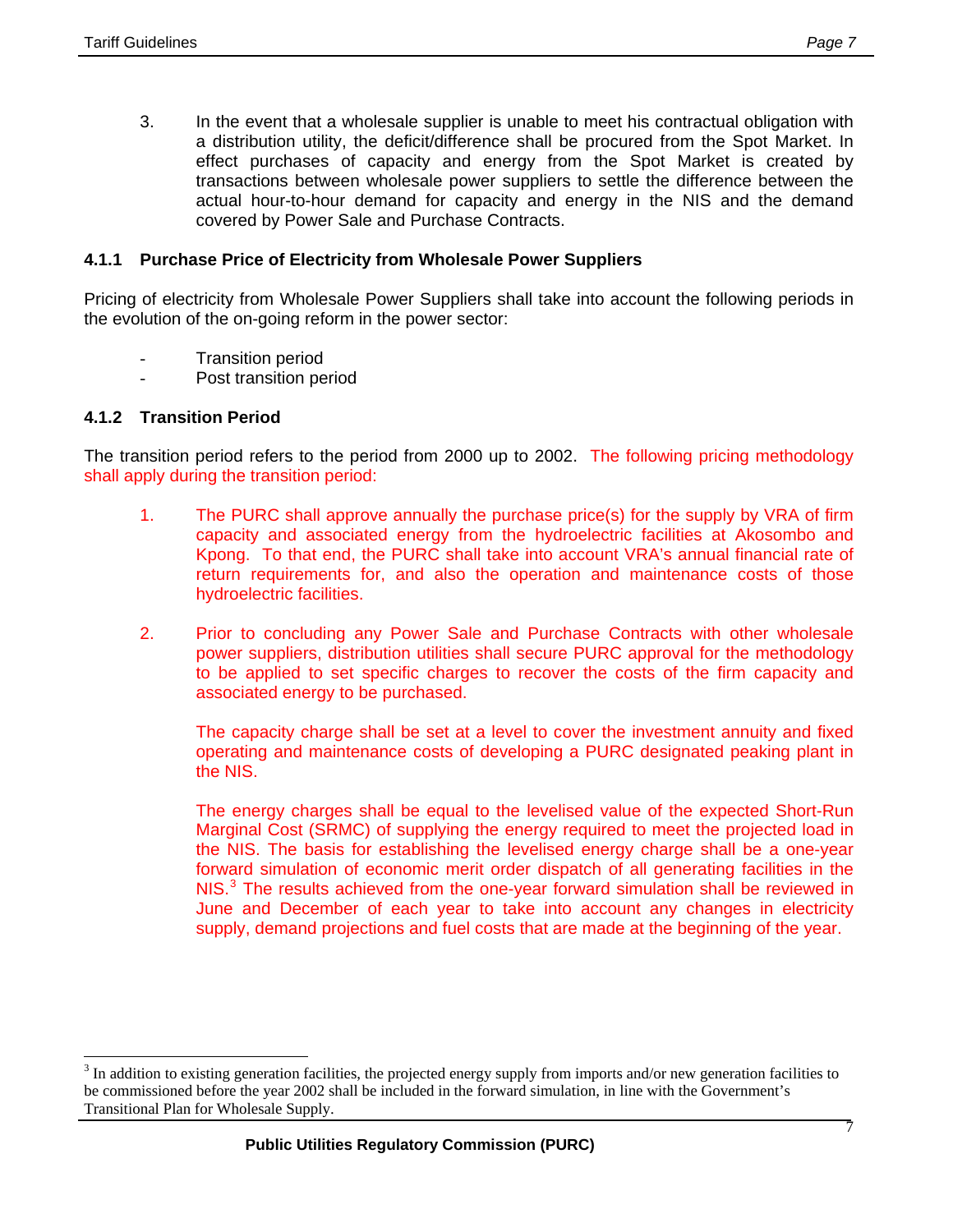# **4.1.3 Post-Transition Period**

The following arrangements shall apply after the transition period.

In order to meet increase in demand for firm capacity and associated energy by their customers, distribution utilities shall apply a PURC endorsed competitive bidding process to establish long-term Power Sale and Purchase Contracts with prospective wholesale power suppliers.

The PURC approved capacity charge for the Spot Market shall apply uniformly for all contracts, and the applicable energy charge shall be set equal to the purchase price for energy that is realized from the most competitive bids submitted to distribution utilities.

#### **4.1.4 Purchase Price of Electricity from the Spot Market**

Distribution utilities shall meet all the requirements of their customers through Power Purchase and Supply Contracts. In the event that they are unable to be supplied all their contract requirements by any wholesale supplier the difference/deficit shall be supplied from the Spot Market. In such events, the distribution utility is allowed to pass on to its customers the price approved by the PURC. The distribution utility, on the other hand, shall pay prices prevailing on the Spot Market.

In accordance with regulations for the Wholesale Power Supply Market, the MA&SO shall determine the hour-by- hour costs of supplying capacity and energy from the Spot Market.

For the purpose of computing the BGC, a two-component tariff shall represent the price of capacity and energy that distribution utilities purchase from the Spot Market, as follows:

- 1. a capacity charge that shall be set at a value equal to the investment annuity based on PURC approved discount rate plus the fixed operating and maintenance costs of developing a Single Cycle Gas Turbine for peaking capacity required in the NIS plus transmission toll.
- 2. an energy charge derived from the expected short-run marginal costs of supplying energy in the NIS, based on a 12-month forward simulation of economic merit order dispatch of all generation facilities in the NIS. Each year, the MA&SO shall compute for the PURC a levelised energy charge that shall apply for electricity purchases from the Spot Market. The levelised energy charge shall be adjusted in June and December each year, taking into account annual hydrology of the reservoir for VRA's hydroelectricity facility at Akosombo.

#### **4.1.5 Purchase price for Electricity supply from Embedded Power Generation Facilities**

Distribution utilities shall enter into long-term Power Sale and Purchase Contracts with wholesale power suppliers for the supply from Embedded Power Generation Facilities of electrical power and energy for local distribution and retail within a particular distribution system.

The PURC shall approve a specific BST for electricity supply from such Embedded Power Generation Facilities. The PURC shall require that the level of such specific BST shall not exceed the avoided costs of procuring electricity directly from the Spot Market.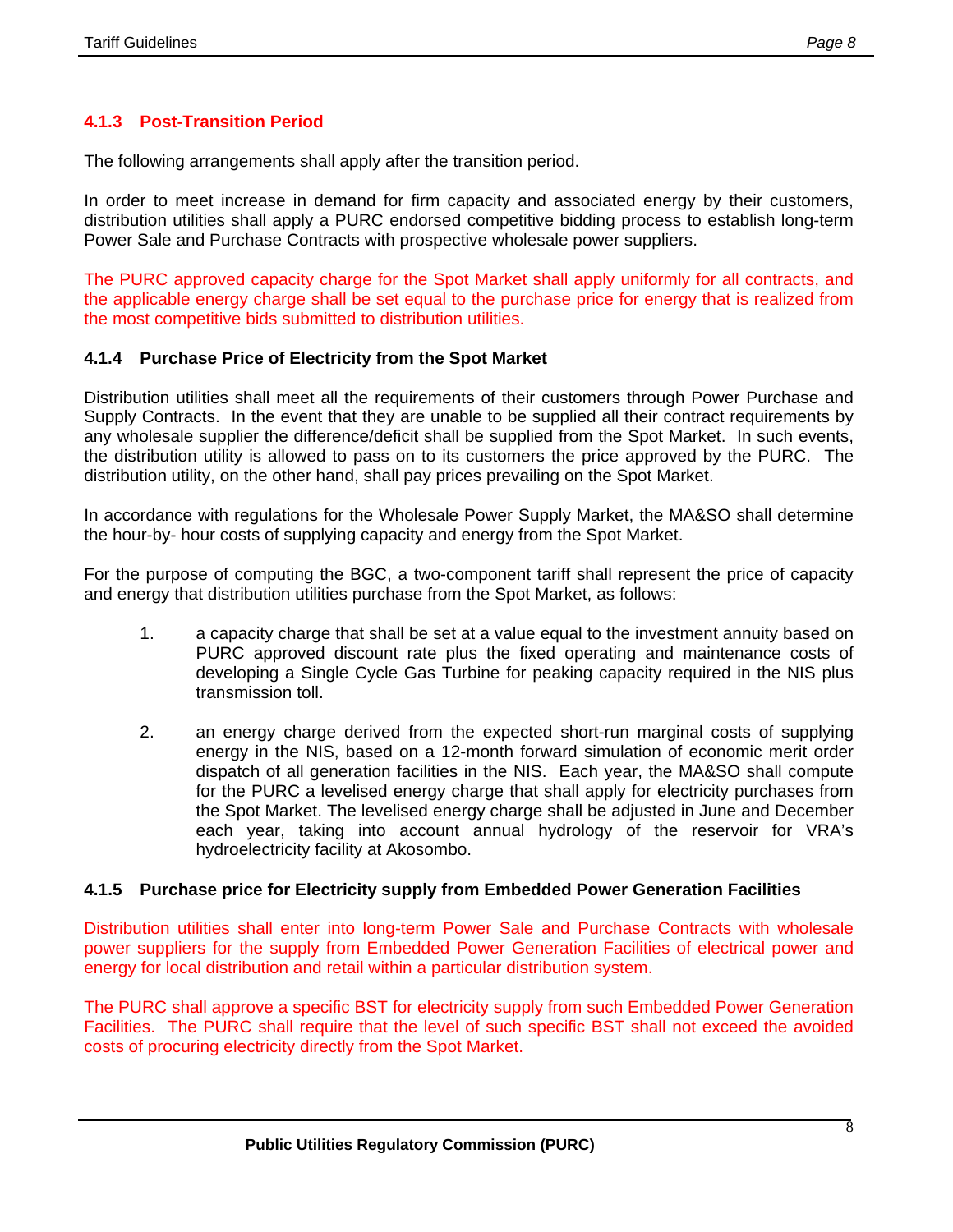# **4.2 BULK SUPPLY TARIFF**

The Bulk Supply Tariff (BST) represents a PURC approved maximum charge for the procurement of capacity and energy at each BSP that distribution utilities shall be allowed to recover from customers through End-User Tariffs.

The PURC shall derive the Bulk Supply Tariff (BST) as the weighted-average of the purchase prices of capacity and energy that is procured by distribution utilities at the Bulk Supply Points. The Bulk Supply Tariff shall be derived as the sum of the capacity and energy purchases from the wholesale market plus transmission charges as set out in Section 3.1 of the Guidelines.

# **5.0 TRANSMISSION SERVICE CHARGE**

5.1 The Electricity Transmission Utility (ETU) shall provide transmission services without discrimination to all Wholesale Power Suppliers. A Transmission Service Charge (TSC) shall be paid to the Transmission Utility Company to cover the Total Transmission Cost (TTC). Total Transmission Cost shall be determined based on the annuity of investment and standard costs of operating and maintaining transmission system.

The Transmission Service Charge shall have two-component tariff structure:

- 1. The Transmission Toll, which shall be computed to recover the difference between the TTC and the Spot Market Income. The Transmission Toll shall be a charge per kW of peak demand in the NIS.
- 2. The Spot Market Income shall correspond to the sum of payments received by the ETU from all participants in the wholesale power suppliers based on Spot Market transactions involving the hour-by-hour transfer of energy and capacity between Bulk Supply Points.

## **5.1.1 Standard Capital Costs**

Capital cost of transmission shall be calculated as the annuity of Replacement Value of Fixed Assets in service. The capital recovery factor used in the calculation of the annuity shall be based on useful life of 30 years and a discount rate determined by the PURC in consultation with the Transmission Utility.

The Replacement Value shall be based on the actual market prices prevailing at the tariff review period.

## **5.1.2 Standard O & M Costs**

Ī

Operation and Maintenance costs shall include the following:

- Annuity of the administrative installations
- Working Capital costs
- Administrative personnel costs
- Direct maintenance costs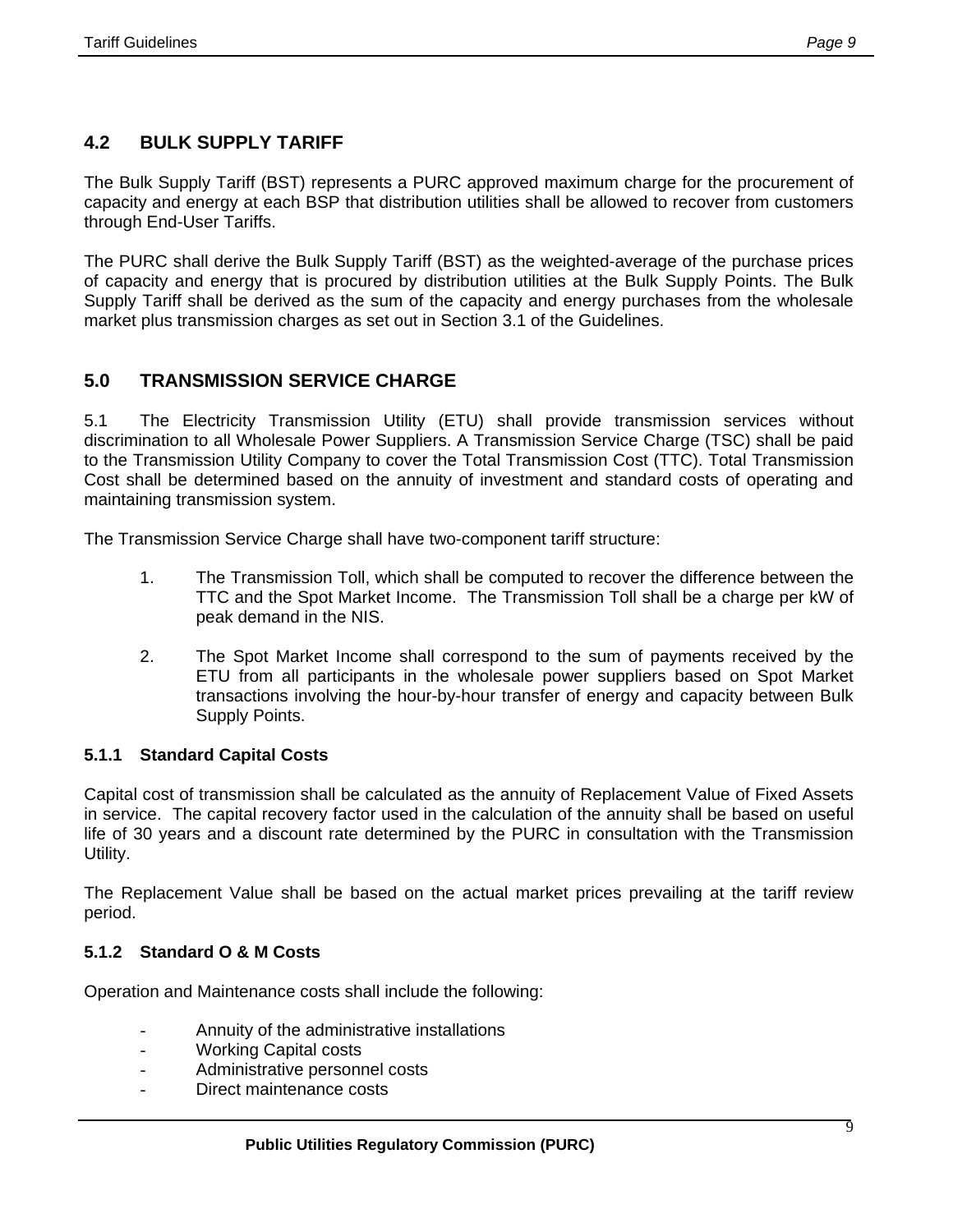Maintenance personnel costs

# **5.1.3 Standard Ancillary services costs**

Ancillary services costs include costs associated with frequency response, reserves, reactive power and black starts. The level of these costs will be determined by the PURC in consultation with the transmission utility company.

# **5.1.4 TSC Annual Adjustment**

During the Tariff Review Period (see section 4.7), the Base TSC as determined above shall be adjusted annually taking into account the following factors:

- 1. Average inflation (CPI)
- 2. Productivity Factor (G) set by PURC
- 3. Cost of Capital Adjustment Factor (CCAF) set by the PURC.

## *TSC* = *Annuity x (1+ CCAF) + O&M x (1+CPI – G) Transmission system Coincident Peak Demand*

Productivity Factor (G) shall take into account cost containment requirements in factors used directly in operations (e.g. labour, materials, transport etc).

# **5.2 DISTRIBUTION SERVICE CHARGE**

Distribution utilities shall serve distribution zones which shall have a two tier structure as follows:

- 1. Commercialised Electrification Areas (High/Medium Density Areas) which shall comprise all urban centers and areas covered under the District Capital Electrification Projects component of the Governments National Electrification Scheme (NES).
- 2. Self Help Electrification Areas (Low Density Areas) which distribution utilities shall provide services under "operation and maintenance" contract with the Government of Ghana.

In addition to the Bulk Supply Tariff, the distribution utility shall charge a Distribution Service Charge for its services. The DSC shall be applicable to all customers of the distribution utility.

The Distribution Service Charge (DSC) shall recover all expenses of the distribution utility in the commercial electrification areas and the operation and maintenance costs in the Self Help Electrification Areas. It shall be recovered as an energy-related charge for residential and nonresidential customers and both capacity and energy charges from industrial customers.

The DSC shall consist of the following major components: (i) standard distribution losses of power and energy (expansion factors) (ii) standard investment, maintenance and operation costs (DAV) and (iii) costs associated with the user (Monthly Fixed Charge), independent from his demand for power and energy.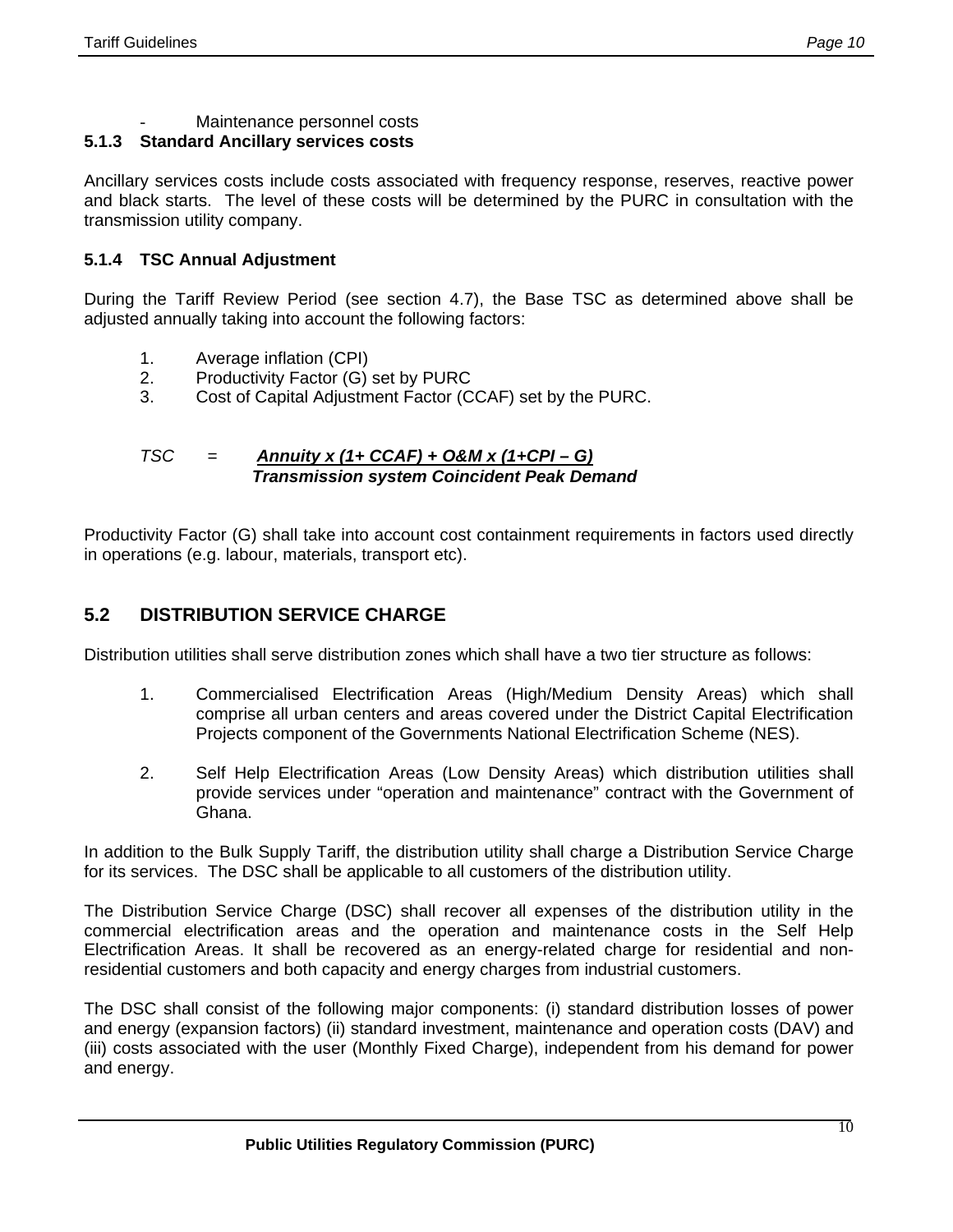# **5.2.1 Standard Losses (Expansion Factors)**

The losses shall be regulated to reflect agreed performance benchmarks. Allowed losses for the distribution utilities shall include technical losses and non-technical losses. The value of these losses shall be determined by the PURC after consultation with the distribution utility companies from time to time.

## **5.2.2 Standard Capital cost**

The standard capital cost of distribution shall be calculated as the annuity of the Replacement Value of Fixed Assets of the distribution companies. The annuity shall be calculated using a capital recovery factor based on a useful life (35 years) and discount rate determined by the PURC in consultation with the utility companies.

The Replacement Value of Fixed Assets shall be based on the actual market prices prevailing at the time of tariff review.

# **5.2.3 Standard O&M Costs**

The major components of the O&M costs are related to labour costs, transport costs, material costs and administrative costs.

Operation and Maintenance costs shall include the following:

- Annuity of the administrative installations
- Working Capital costs
- Administrative personnel costs
- Direct maintenance costs
- Maintenance personnel costs

These cost elements shall be determined on the basis of key performance-related benchmarks in order to enhance efficiency in the provision of distribution services. The level of these performance benchmarks shall be determined by the PURC after consultation with the distribution utility companies.

## **5.2.4 Fixed User Service Cost**

Ī

The fixed user service cost represents the cost of billing, processing, etc and shall be recovered from monthly service charges imposed on all consumers who are not on pre-paid metering.

The level of the user cost shall be based on a benchmark that shall be related to the number of customers to be served by the utility among others. The level of the standard user cost benchmark shall be determined by the PURC after consultation with the distribution utility companies.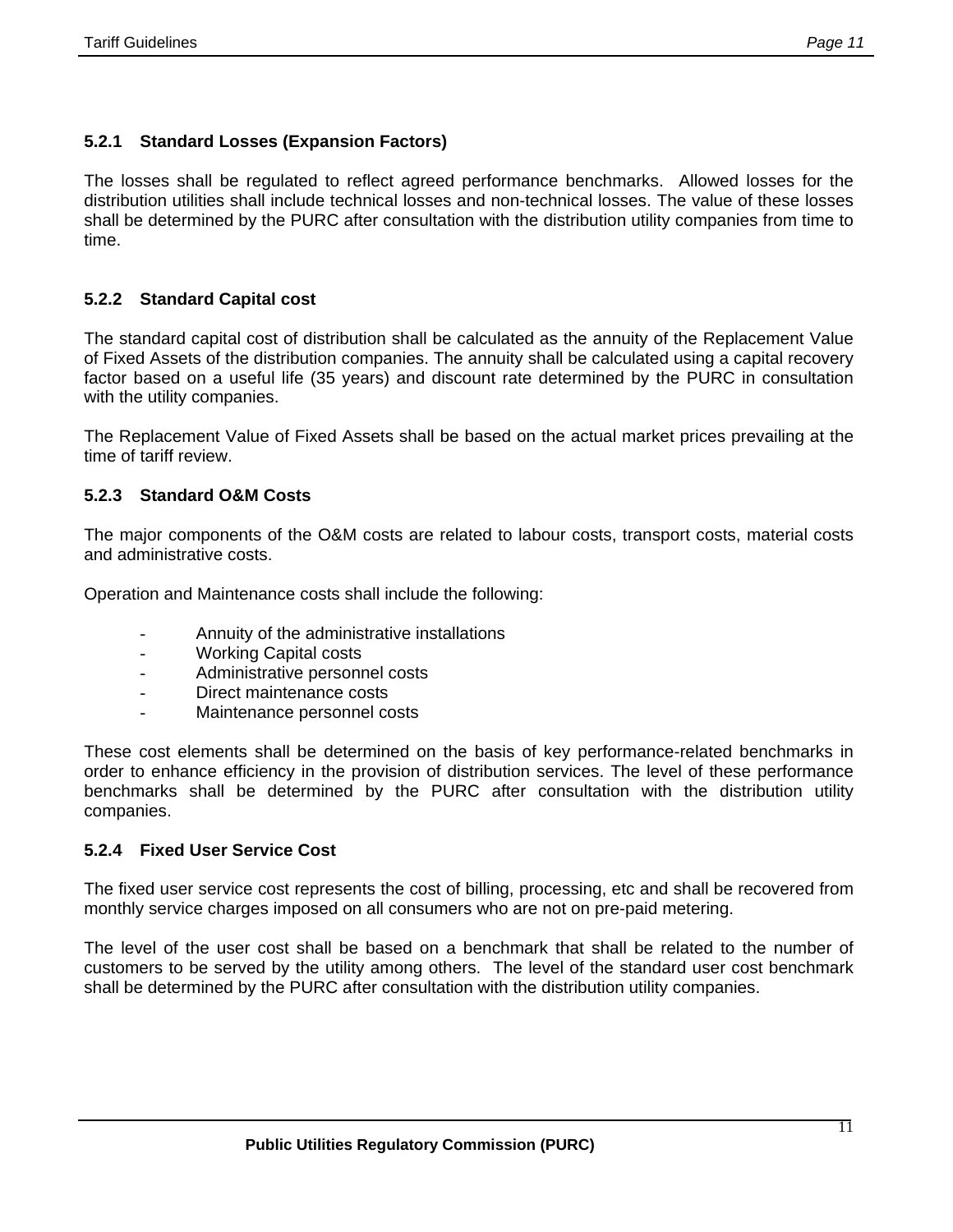# **5.2.5 DSC Annual Adjustments**

During the Tariff Review Period (see section 5.6), the Base DSC as determined above shall be adjusted annually taking into account the following factors:

- Average inflation (CPI)
- Productivity Factor (G) set by PURC
- Quality of Service Penalty/Reward (QSP) set by the PURC
- Cost of Capital Adjustment Factor (CCAF) set by the PURC.

#### *DSC* = *Annuity x (1+ CCAF) + O&M x (1+CPI – G) +/- QSP Distribution system Max Demand*

Productivity Factor (G) shall take into account cost containment requirements in factors used directly in operations (e.g. labour, materials, transport etc).

Quality of Service Performance Indicators shall include factors such as Consumer Satisfaction, reliability of supply etc.

# **5.3 ALLOCATION OF COSTS TO END-USERS**

The End-Users serviced by distribution utilities are classified as (i) Residential, (ii) Non-Residential, (iii) SLT- LV, (iv) SLT-MV and (v) SLT-HV. The residential, non-residential and SLT LV customers are supplied electricity at nominal voltage levels of 415/230 V and shall be classified as Low Voltage (LV) customers for the purposes of cost allocation. SLT-MV and SLT-HV customers shall be classified as Medium Voltage (MV) customers.

The total expenses of a distribution utility company (Distribution Added Value) shall be allocated to the classes of customers (LT and MT) on the basis of the actual costs incurred by the distribution companies in providing the services. The PURC shall determine the appropriate distribution cost allocation factors in respect of LV and MV customers in the calculation of the Distribution Service Charge for various end-use customers.

# **5.4 ESTABLISHMENT OF VALUE OF FIXED ASSETS**

In order to establish the Value of Fixed Assets, the utility company shall submit supporting data which will be subjected to a full audit. The PURC may reject the inclusion of unnecessary assets, with reason

Every five years, the PURC shall update the new value of Fixed Assets of the transmission and distribution facilities on information submitted by the utility companies. In case of new works or withdrawals, the PURC shall increase or reduce the corresponding Value of Fixed Assets.

# **5.5 ESTABLISHMENT OF DISCOUNT RATE FOR CAPITAL RECOVERY**

The Discount Rate to be used for setting tariffs shall be determined by the PURC at least once in every two years, in real terms, for tariff review purposes.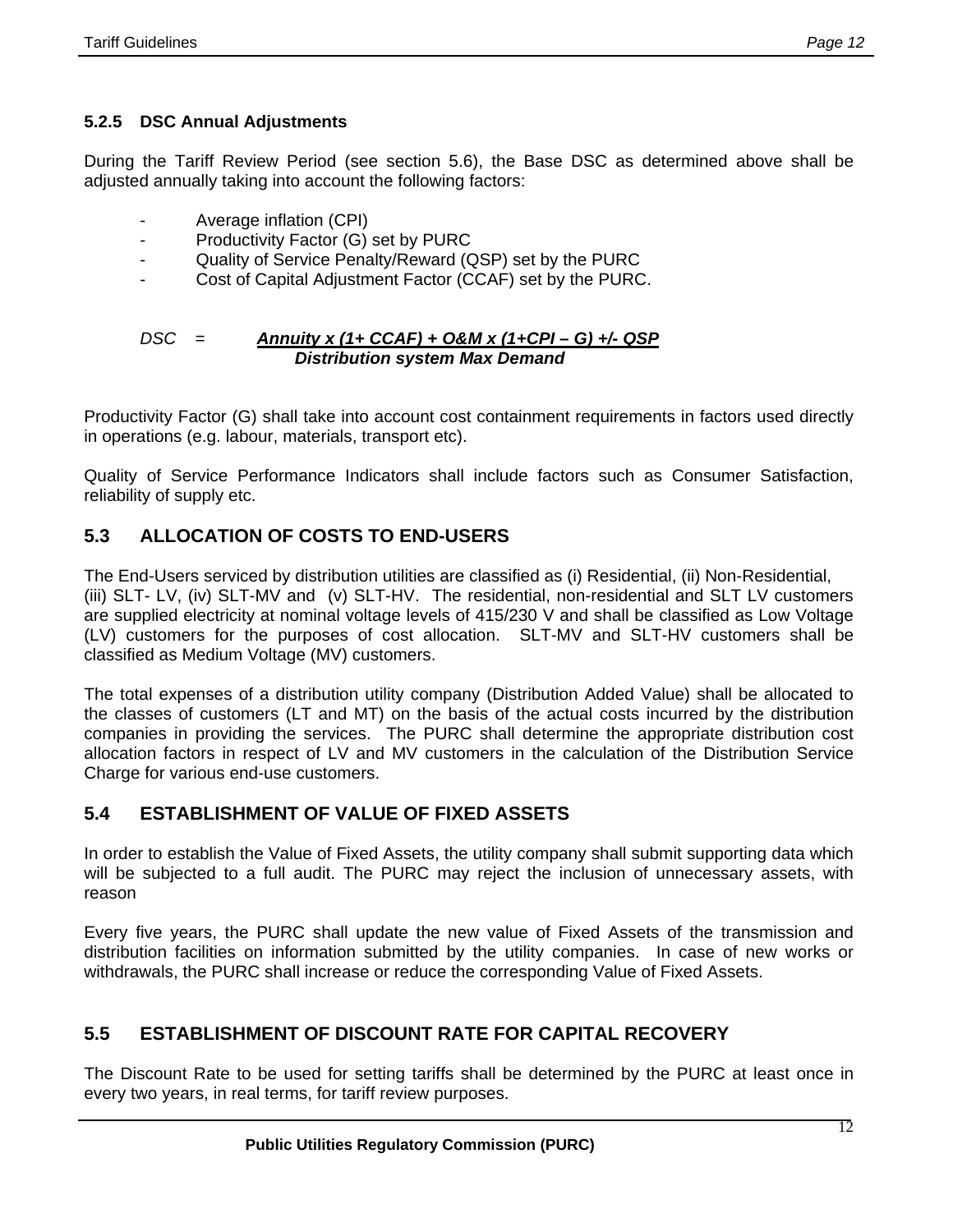The Discount Rate can only be revised when the factors that influence its determination have suffered significant alterations that would justify its modification. The PURC at its own initiative or at the request of the utility company can commission the execution of studies for the revision of the rate.

# **5.6 ESTABLISHMENT OF PERFORMANCE BENCHMARKS**

The PURC shall review performance benchmarks and other weighting factors relevant for rate setting at least once in every four years.

# **5.8 PREPARATION OF INFORMATION REPORTS ON RATE CALCULATION**

The PURC will periodically prepare information on the procedures used to establish rates, and historical and expected values. The reports shall be made available to the public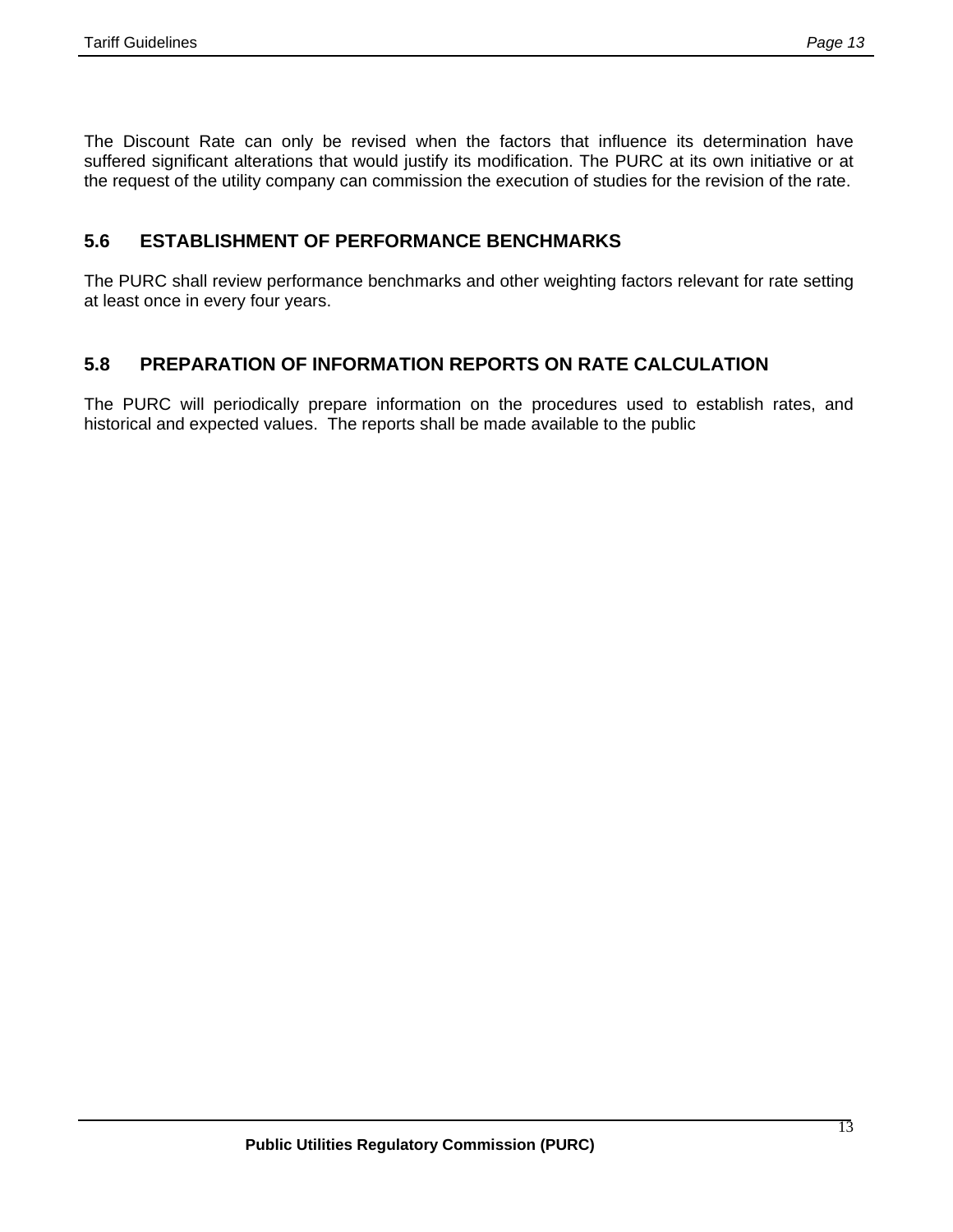# **6 END-USER TARIFF STRUCTURE**

# **6.1 Residential Customers**

Residential customers shall pay electricity tariff on the basis of energy (kWh) and shall be grouped into three classes on the basis of the level of consumption determined by the PURC in consultation with the Distribution Utility from time to time.

# **6.1.1 Lifeline Supply**

The "lifeline" philosophy contends that electricity is an essential service rather than a luxury and people of low income should not be deprived of it because they cannot afford to pay the full cost of supply.

The affordability concern shall be addressed through the institution of a lifeline supply level and tariff that shall ensure that a certain quantity of electricity is provided at a low rate, such that low-income customers can afford to meet basic needs.

The lifeline supply shall be instituted as follows:

- The lifeline consumption level shall be set by the PURC from time to time.
- The rate for the lifeline consumption shall be related to the following factors as appropriate:
	- (i) National Monthly Minimum Wage;
	- (ii) Ability to pay of Rural Consumers;
	- (iii) The price of a gallon of kerosene;
	- (iv) Average cost of hydro;
- Beneficiaries of the lifeline shall be determined by the PURC.
- The lifeline supply shall be incorporated into the rate structure as to be determined by the PURC.

## **6.2 Non-Residential Customers**

Non-Residential customers shall pay electricity tariff on the basis of energy (kWh) and shall be grouped into two classes on the basis of the level of consumption to be determined by the PURC in consultation with the Distribution Utility from time to time.

## **6.3 SLT-LV Customers**

Ī

End-user tariff for customers in this category will incorporate (i) Monthly Demand Charge denominated in Cedis/kVA/month, (ii) an energy charge denominated in Cedis/kWh and (iii) fixed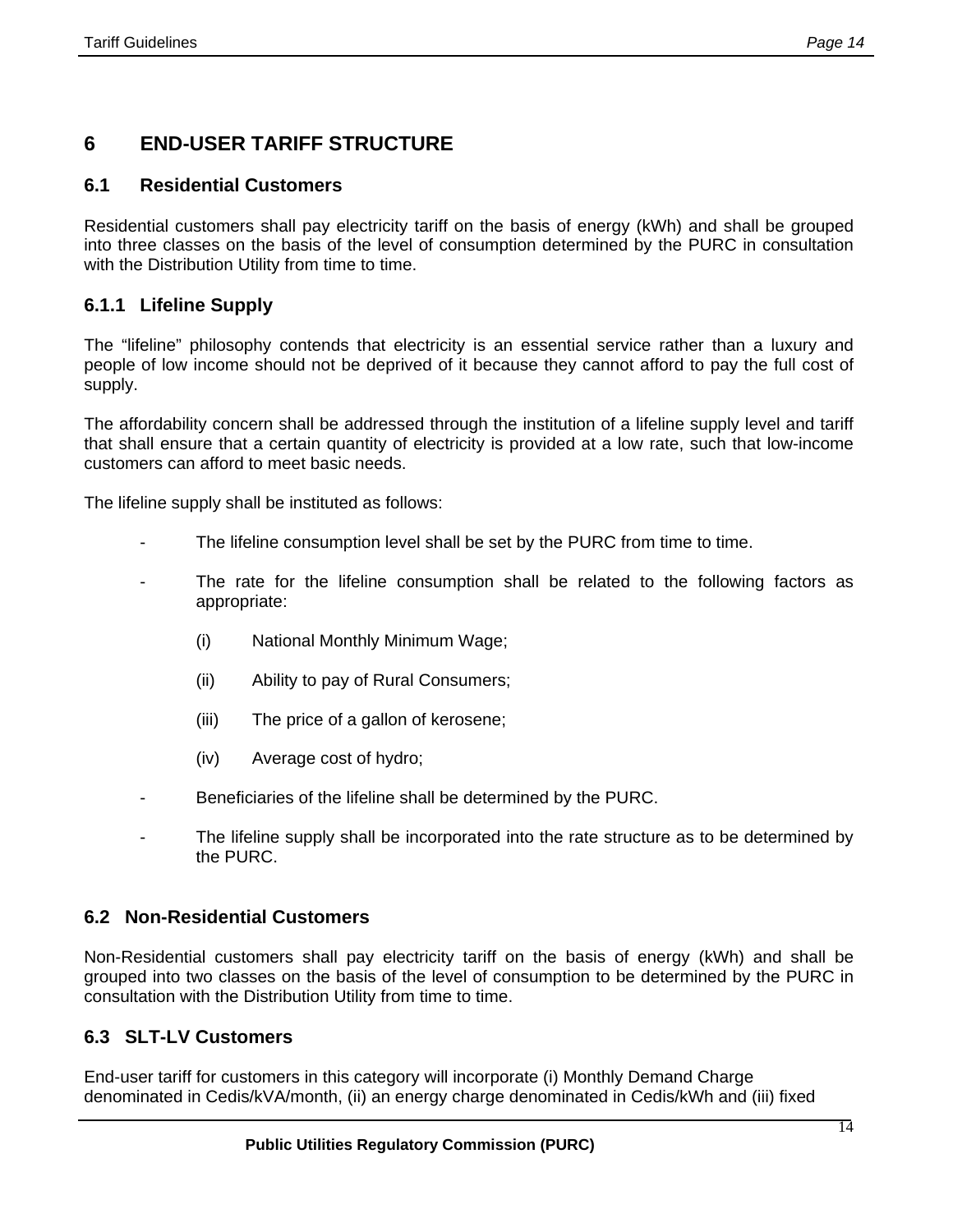Monthly Service Charge denominated in Cedis/Month.

# **6.4 SLT-MV Customers**

End-user tariff for customers in this category will incorporate (i) Monthly Demand Charge denominated in Cedis/kVA/month (ii) and energy charge denominated in Cedis/kWh and (iii) fixed Monthly Service Charge denominated in Cedis/Month.

## **6.5 SLT-HV Customers**

End-user tariff for customers in this category will incorporate (i) Monthly Demand Charge denominated in Cedis/kVA/month, (ii) energy charge denominated in Cedis/kWh and (iii) fixed Monthly Service Charge denominated in Cedis/Month.

# **6.6 Revision of Tariff structure**

The PURC shall revise the tariff structure when necessary, after consultations with the utility companies. In line with sub-section 18(3) of the PURC Act 538, distribution utilities may with the written permission of the PURC demand and receive from any customer "Special Rates" agreed to by the utility and the customer.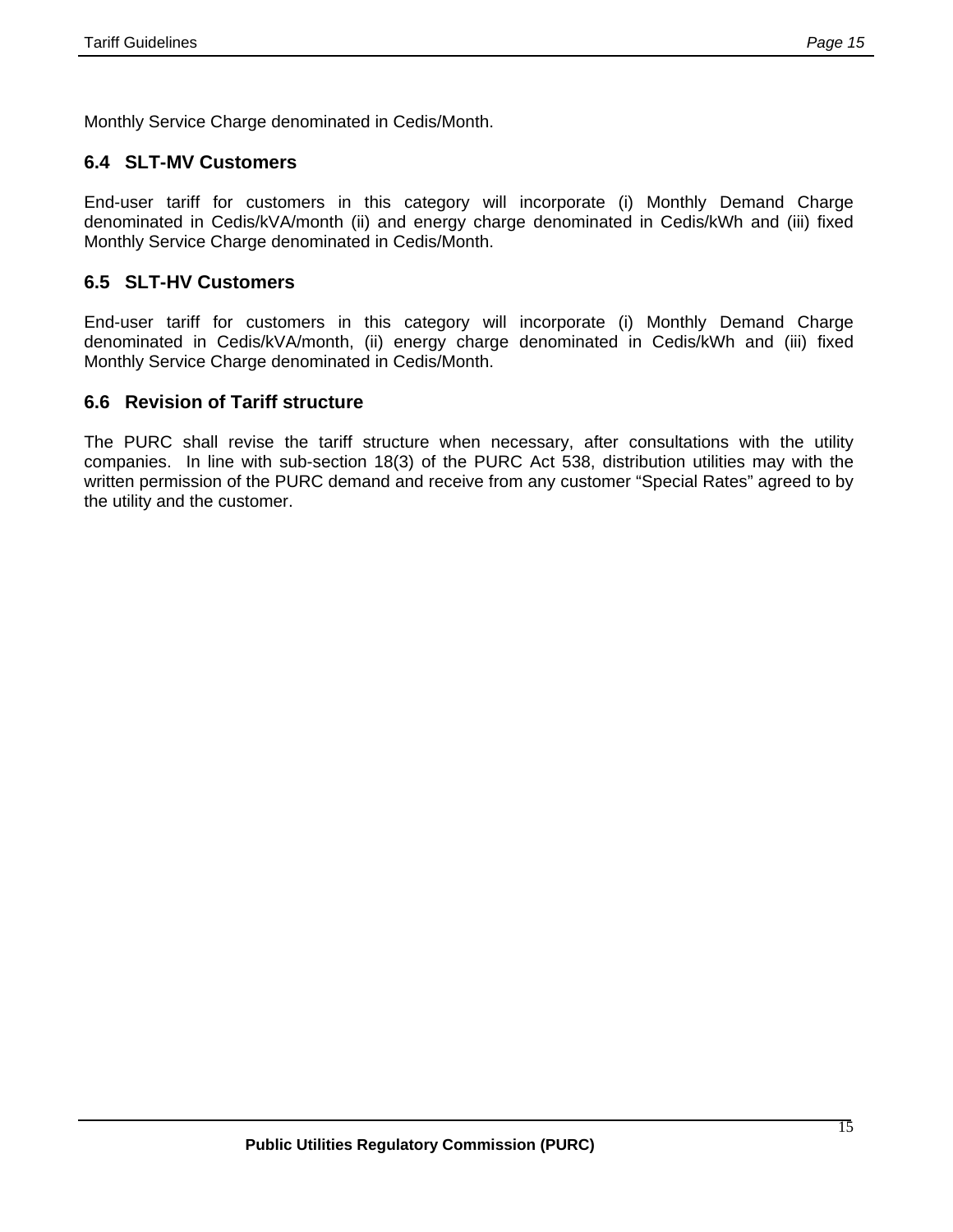#### **END-USER TARIFF STRUCTURE FOR CUSTOMER CATEGORIES**

Interim structure for end-user tariffs for customer categories shall be as follows:

#### **I. CATEGORY ONE: RESIDENTIAL**

Service Voltage 415 V Maximum Demand < 100 kVA

- a. Service Charge (Cedis/month)
- b. Energy Charge (Cedis/kWh)

#### **II. CATEGORY TWO: NON-RESIDENTIAL**

Service Voltage 415 V Maximum Demand < 100 kVA

- a. Service Charge (Cedis/month)
- b. Energy Charge (Cedis/kWh)

#### **III. CATEGORY THREE: SLT-LV**

Service Voltage 415 V Maximum Demand > 100 kVA

- a. Service Charge (Cedis/month)
- b. Demand Charge (Cedis/kVA/month)
- c. Energy Charge (Cedis/kWh)

#### **IV. CATEGORY FOUR: SLT-MV**

Service Voltage 11kV Maximum Demand > 100kVA

- a. Service Charge (Cedis/month)
- b. Demand Charge (Cedis/kVA/month)
- c. Energy Charge (Cedis/kWh)

#### **V. CATEGORY FOUR: SLT-HV**

Service Voltage >11kV Maximum Demand > 100kVA

- a. Service Charge (Cedis/month)
- b. Demand Charge (Cedis/kVA/month)
- c. Energy Charge (Cedis/kWh)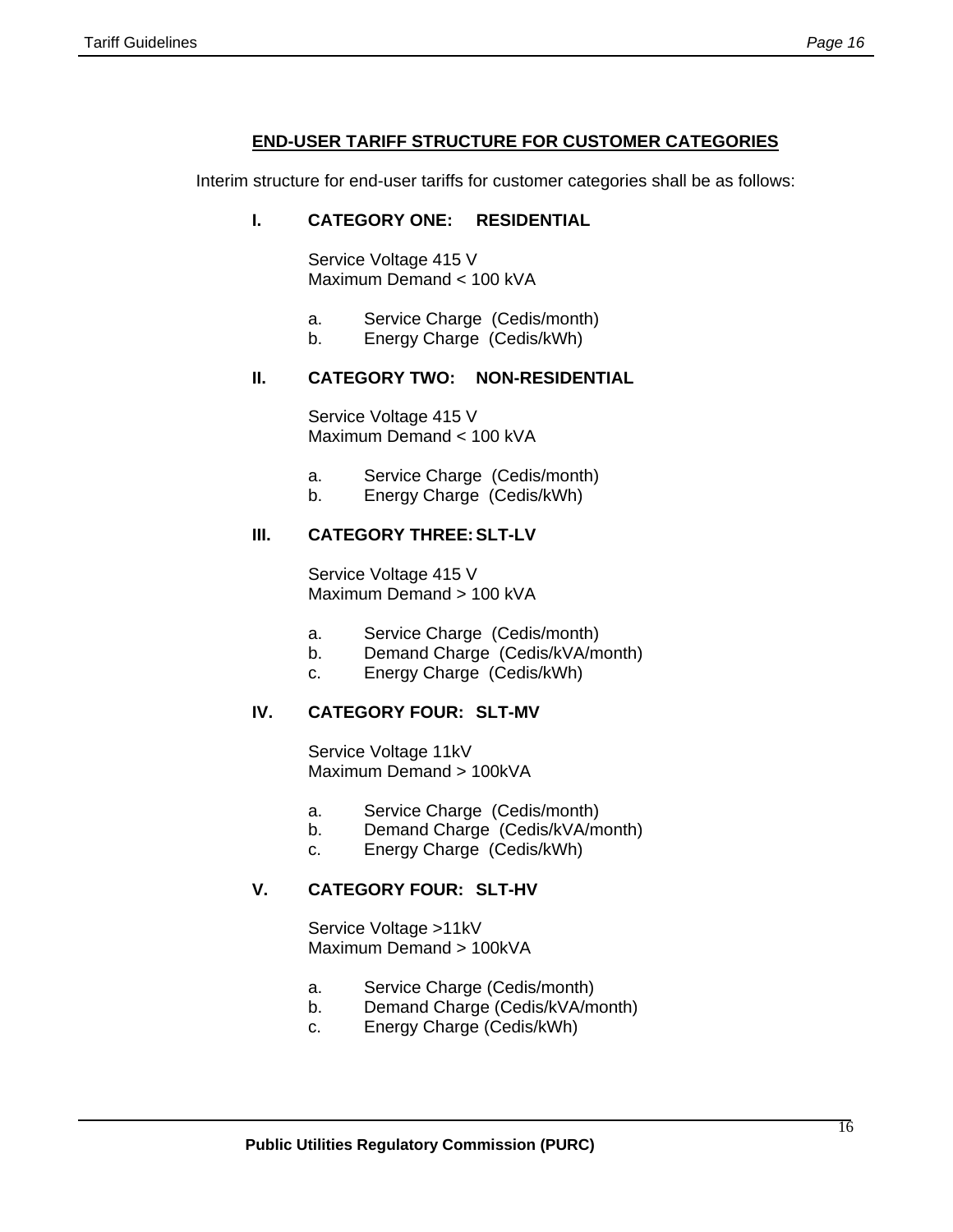# **7.0 RATE-SETTING PROCESS**

The PURC shall adopt the following process in rate-setting.

# **7.1 Pre-filing Notification**

Electricity rates shall be set at least once in every four years to be effective from the month of January billing cycle. Electric utilities shall file tariff notification by September 30 for tariffs to be effective from the month of January billing cycle of every year. In general, all tariff notifications to the PURC shall be filed at least 60 days from its effective date.

# **7.2 Preliminary Review**

The PURC upon receipt of the necessary documentation shall review it and notify the utility company of its comments, if any. The utility company after receiving the comments shall respond to them within a maximum period of fourteen (14) calendar days.

The PURC shall accept or reject the filing.

# **7.3 Rejection and Re-filing**

If the filling of the utility is rejected, it shall re-file within a maximum period of fourteen (14) calendar days for consideration by the PURC

## **7.4 Public Hearing**

When the PURC accepts the filling of the utility company, it shall organise "public hearings" to give the opportunity to other stakeholders to comment on the proposals. Prior to the public hearing, the utility company shall publish its tariff proposal in the print media. The publication of the proposed rates should be done at least 14 days before the "public hearings".

## **7.5 Formal Hearing**

Following the public hearings, the PURC shall investigate the rate proposals submitted by the Utilities. The investigations shall be conducted by staff of the PURC and other experts or representatives of stakeholders.

# **7.6 PURC decision and Publication of Rates**

The PURC shall cause its decision to be published in the gazette and the print media.

## **7.7 Petitions**

Ī

Interested parties may file petitions requesting reconsideration of the resolutions of the PURC within ten calendar days following their date of publication.

The petition shall be resolved within ten calendar days from its filing, after which all administrative remedies are exhausted.